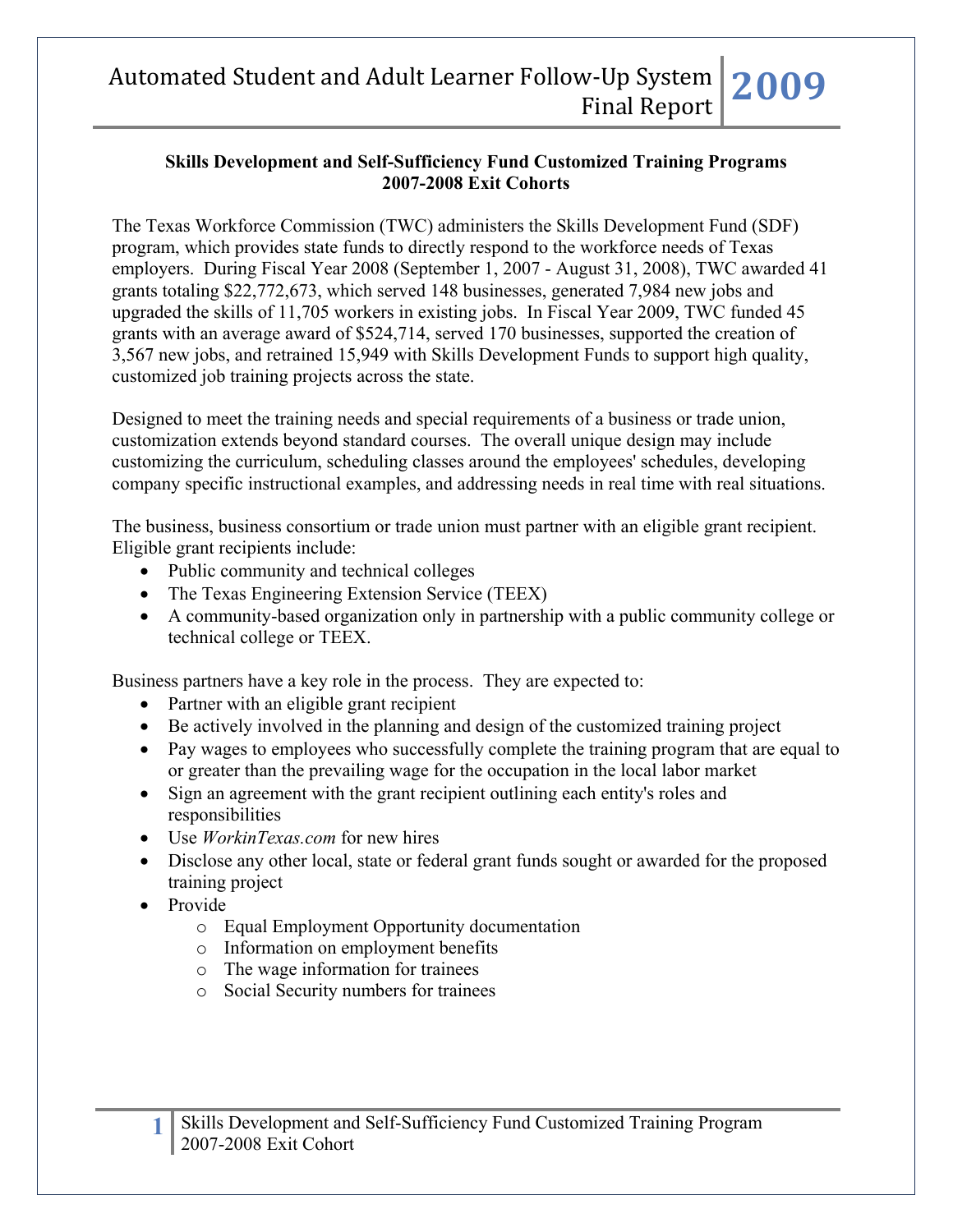The Workforce Business Services' Skills Development Fund (SDF) Evaluation Team has developed training to assist new staff, the SDF Outreach, Development, and Technical Assistance Team, the colleges, and the businesses in researching and determining prevailing wages for the occupations for which training is being requested in SDF proposals.

It is a statutory requirement [Texas Labor Code, 303.002(b)(2)] that the wages for each occupation must be equal to or greater than the prevailing wage for that occupation in the local labor market. The local labor market is the Workforce Development Area (WDA) where the trainees will be employed upon the completion of training. The prevailing wage for an occupation is determined by identifying the wage at the 25th percentile for that occupation in the WDA. Making this determination is usually a straightforward process; however, there are certain situations for which additional research is necessary.

Researching prevailing wage is a multi-step process utilizing several systems, including the U.S. Department of Labor Bureau of Labor Statistics Standard Occupational Classification (SOC) system (http://stats.bls.gov/soc/soc\_majo.htm and http://www.bls.gov/oco/home.htm), the Texas Workforce Commission – Labor Market and Career Information (LMCI) Texas Rapid Access to Career and Economic Resources (TRACER) system (http://www.tracer2.com), and the North American Industry Classification System (NAICS) ([http://www.census.gov/epcd/naics02/naicod02.htm\)](http://www.census.gov/epcd/naics02/naicod02.htm).

The purpose of the Self-Sufficiency Fund is to provide training for targeted employment opportunities primarily for adult Temporary Assistance for Needy Families (TANF) recipients as well as those individuals at risk of becoming dependent on public assistance. The goal of the fund is to help these individuals receive training leading to a job which allows them to become and remain independent of financial assistance provided under Texas Human Resources Code, Chapters 31, 33 and 34. Priority shall also be given to proposals containing evidence of established referral procedures or agreements with Local Workforce Development Board (Board) contractors, one-stop centers, or other entities. The program may also provide funds for support services as necessary for participants to prepare for and participate in training activities and to make the transition from training activities to employment.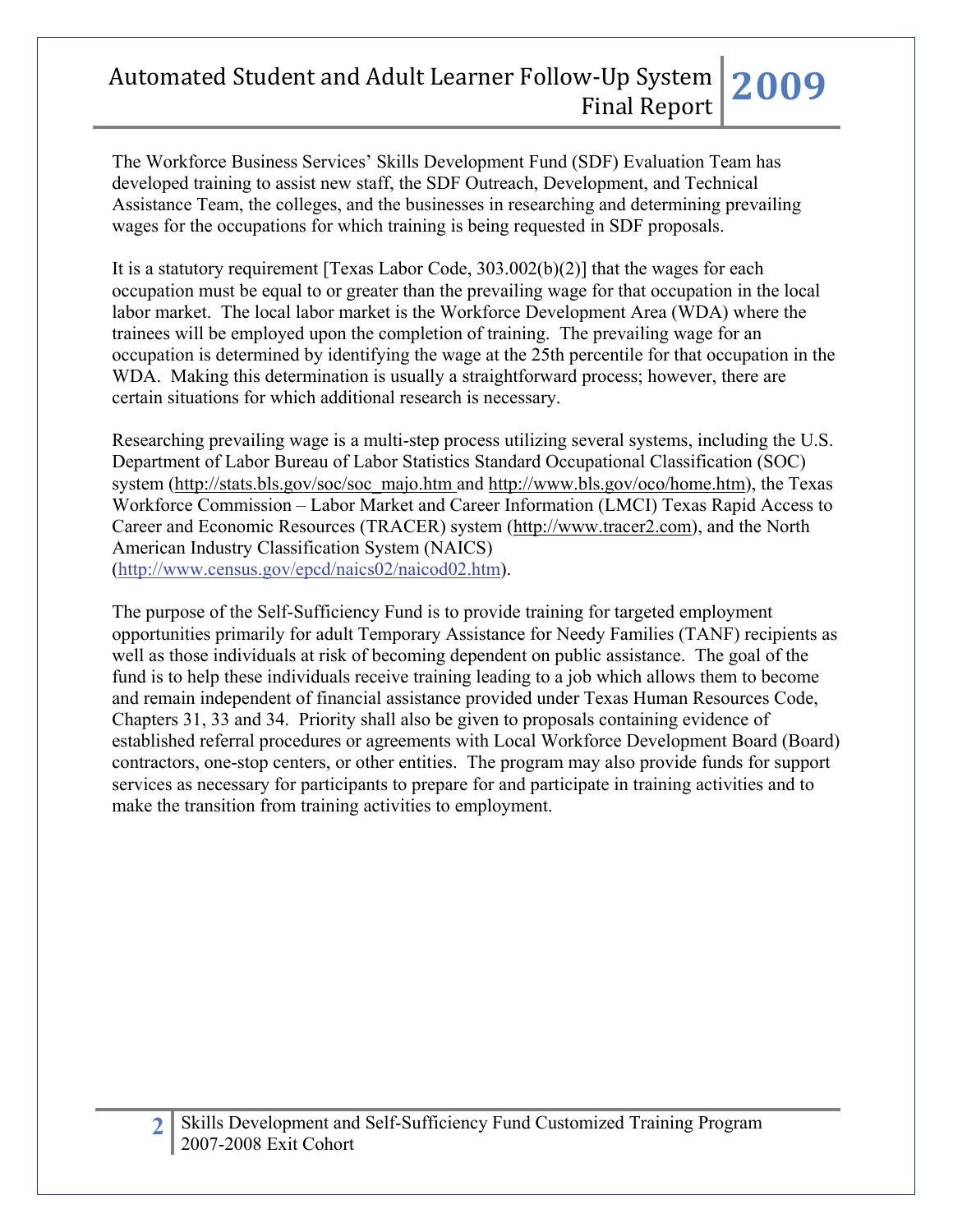### **Seed Records**

The Labor Market and Career Information (LMCI) department of TWC received 27,532 seed records for SDF from Workforce Policy and Service Delivery department of TWC's Workforce Development Division. Each seed record represents a unique combination of a client Social Security Number (SSN) and a program service they received. Because many clients received more than one service, the input file included the same SSN multiple times. The seed records were unduplicated by SSN and contract ID. That process revealed 12,884 unique participants. The seed records were linked to the unemployment insurance (UI) wage records database for the  $4<sup>th</sup>$  quarter of 2008. If a participant was found in the wage records database, their earnings figure and the 4-digit North American Industry Classification System (NAICS) code of their employer was retained for analysis. If a participant was found employed by more than one employer, earnings figures were summed and the NAICS code of the employer paying the most wages was retained for analysis. Seed records were then linked to the Texas Bureau of Vital Statistics. We removed deceased participants and those who were making \$25,000 or more in the target quarter. The latter data quality step is necessary to avoid including inaccurate wage record earnings data, which has the potential to skew the analysis. The seed records were also sent to the Texas Higher Education Coordinating Board (THECB) for linkage to the public postsecondary master enrollment records for the fall semester of 2008. The data was then linked to the Federal Employment Data Exchange System (FEDES) to determine employment with the federal government. After removing all participants who were deceased or making \$25,000 or more, there were 11,759 participant records retained for analysis. LMCI received 4,503 records for SSF. Those seed records went through the same process as the SDF seed records and 723 participant records were analyzed for this report.

#### **Results**

### **Skills Development Fund (SDF)**

Table 1 shows employment for SDF participants in the  $4<sup>th</sup>$  quarter of 2008, by training provider. All results have been sorted in descending order, by "% Working" or "Median Earnings," with the overall total included. Participants who received training at Texarkana College had employment of 97.8 percent. Those who received training at Brazosport College had employment of 97.2 percent. Grayson County College had the most participants and had 80.8 percent employment for the quarter. Overall employment for SDF was  $85.9$  percent in the  $4<sup>th</sup>$ quarter of 2008.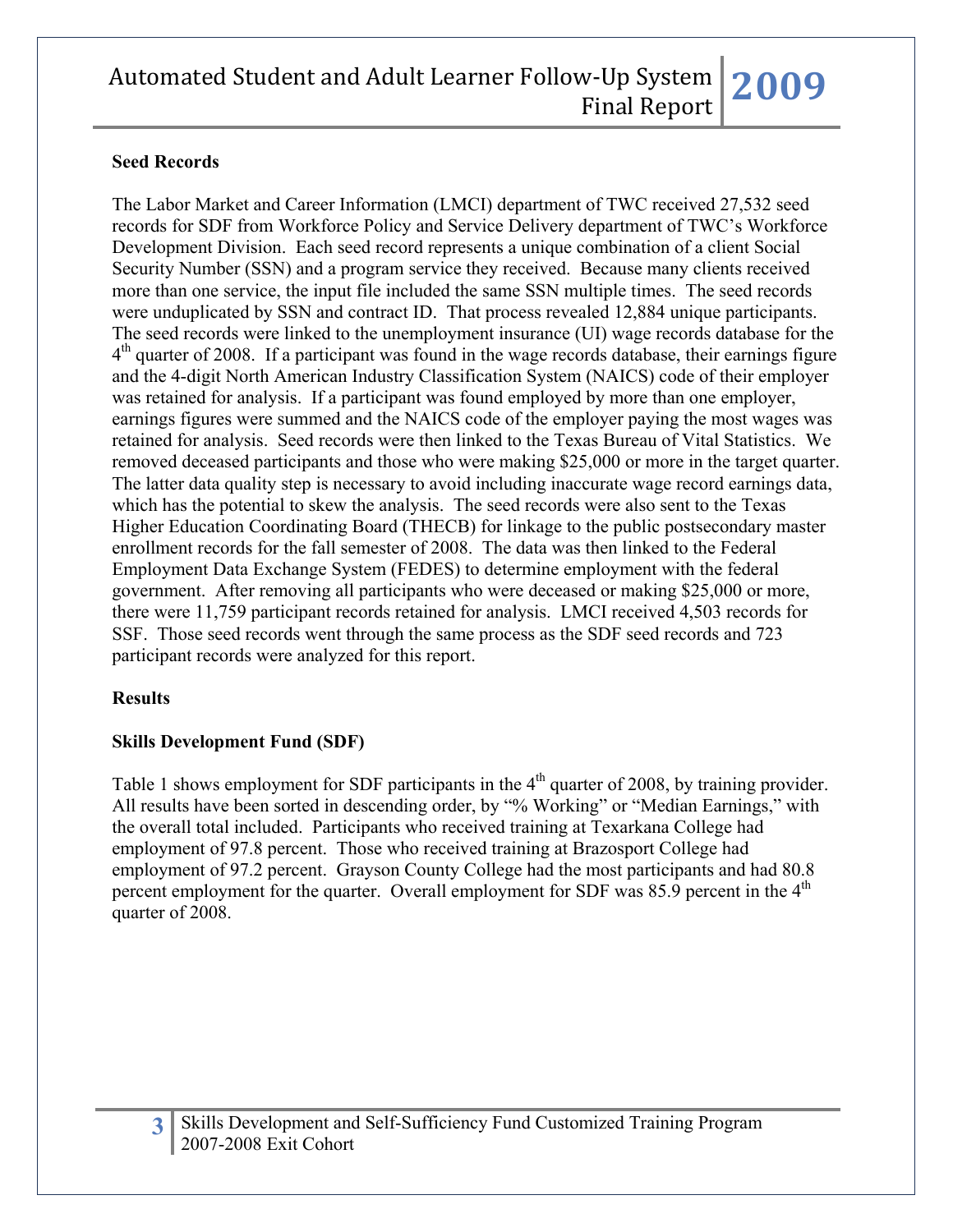|                                                 |                 | N              | $\frac{0}{0}$  |
|-------------------------------------------------|-----------------|----------------|----------------|
| <b>Training Provider</b>                        | N               | <b>Working</b> | <b>Working</b> |
| <b>Texarkana College</b>                        | 89              | 87             | 97.8           |
| <b>Brazosport College</b>                       | 106             | 103            | 97.2           |
| Victoria College                                | 703             | 678            | 96.4           |
| Amarillo College                                | 153             | 147            | 96.1           |
| Angelina College                                | 50              | 48             | 96.0           |
| North Central Texas College                     | 758             | 712            | 93.9           |
| <b>DCCD-El Centro College</b>                   | 619             | 578            | 93.4           |
| <b>Tarrant County College</b>                   | 1,003           | 929            | 92.6           |
| <b>Collin County Community College District</b> | 334             | 306            | 91.6           |
| <b>Hill College</b>                             | 237             | 213            | 89.9           |
| Lone Star College                               | 103             | 91             | 88.4           |
| <b>Texas State Technical College - Marshall</b> | 330             | 291            | 88.2           |
| Texas State Technical College - Waco            | 559             | 487            | 87.1           |
| <b>Houston Community College System</b>         | 95              | 82             | 86.3           |
| <b>Total</b>                                    | 11,759          | 10,103         | 85.9           |
| Lee College                                     | 1,003           | 857            | 85.4           |
| Texas State Technical College - West Texas      | 139             | 118            | 84.9           |
| <b>Cisco Junior College</b>                     | 31              | 26             | 83.9           |
| <b>Frank Phillips College</b>                   | 45              | 37             | 82.2           |
| San Jacinto College District                    | 1,490           | 1,224          | 82.2           |
| <b>Grayson County College</b>                   | 2,091           | 1,689          | 80.8           |
| Panola College                                  | 109             | 88             | 80.7           |
| <b>Kilgore College</b>                          | 1,224           | 959            | 78.4           |
| Lamar State College - Port Arthur               | 218             | 167            | 76.6           |
| Texas State Technical College - Harlingen       | 110             | 82             | 74.6           |
| DCCD-Brookhaven College                         | 92              | 62             | 67.4           |
| <b>Blinn College</b>                            | $\overline{58}$ | 36             | 62.1           |
| <b>Howard College</b>                           | 10              | 6              | 60.0           |

## **Table 1. Employment by Training Provider**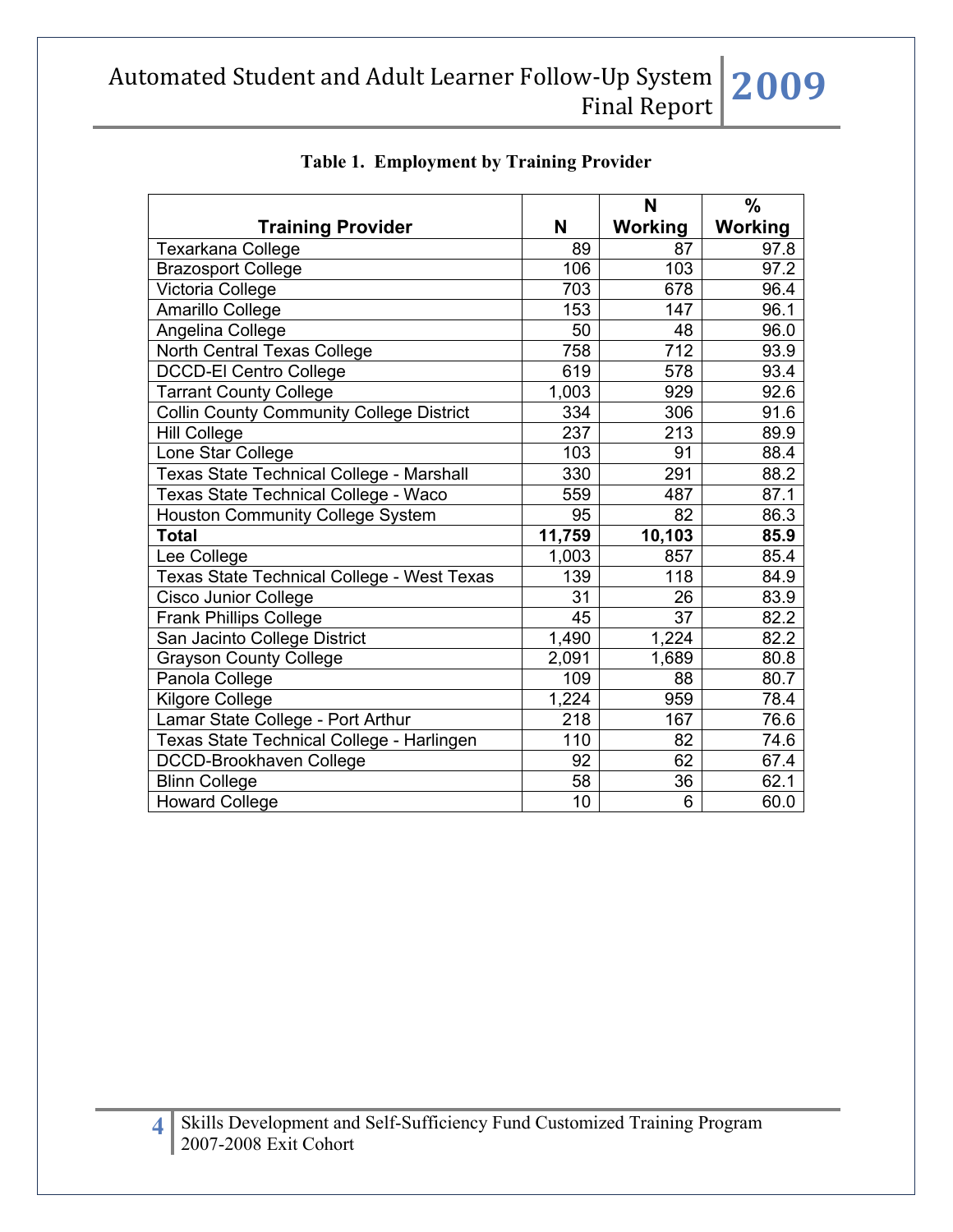Texarkana College was the training provider with the highest median quarterly earnings in 2008 with \$18,870 (Table 2). They were followed by Victoria College with earnings of \$18,822. Tarrant County College rounded out the top three with \$15,945. Grayson County College had median quarterly earnings of \$6,261 for the quarter. Overall median quarterly earnings for the SDF cohort were \$11,611.

|                                                 |                  | N              | <b>Median</b>   |
|-------------------------------------------------|------------------|----------------|-----------------|
| <b>Training Provider</b>                        | N                | <b>Working</b> | <b>Earnings</b> |
| <b>Texarkana College</b>                        | 89               | 87             | \$18,870        |
| Victoria College                                | 703              | 678            | \$18,822        |
| <b>Tarrant County College</b>                   | 1,003            | 929            | \$15,945        |
| Texas State Technical College - Waco            | 559              | 487            | \$15,889        |
| <b>Houston Community College System</b>         | 95               | 82             | \$15,726        |
| <b>Collin County Community College District</b> | 334              | 306            | \$15,135        |
| DCCD-Brookhaven College                         | 92               | 62             | \$14,818        |
| North Central Texas College                     | 758              | 712            | \$14,538        |
| Angelina College                                | 50               | 48             | \$13,487        |
| <b>DCCD-El Centro College</b>                   | 619              | 578            | \$13,240        |
| <b>Howard College</b>                           | 10               | 6              | \$12,881        |
| Amarillo College                                | 153              | 147            | \$12,786        |
| San Jacinto College District                    | 1,490            | 1,224          | \$12,699        |
| Lee College                                     | 1,003            | 857            | \$12,524        |
| <b>Total</b>                                    | 11,759           | 10,103         | \$11,611        |
| <b>Cisco Junior College</b>                     | 31               | 26             | \$11,370        |
| <b>Hill College</b>                             | $\overline{237}$ | 213            | \$10,931        |
| <b>Brazosport College</b>                       | 106              | 103            | \$10,221        |
| <b>Texas State Technical College - Marshall</b> | 330              | 291            | \$9,899         |
| Lone Star College                               | 103              | 91             | \$9,373         |
| Panola College                                  | 109              | 88             | \$8,847         |
| Texas State Technical College - West Texas      | 139              | 118            | \$8,589         |
| <b>Frank Phillips College</b>                   | 45               | 37             | \$8,140         |
| <b>Blinn College</b>                            | 58               | 36             | \$7,360         |
| Texas State Technical College - Harlingen       | 110              | 82             | \$7,287         |
| Lamar State College - Port Arthur               | 218              | 167            | \$7,133         |
| <b>Grayson County College</b>                   | 2,091            | 1,689          | \$6,261         |
| <b>Kilgore College</b>                          | 1,224            | 959            | \$4,189         |

## **Table 2. Median Quarterly Earnings by Training Provider**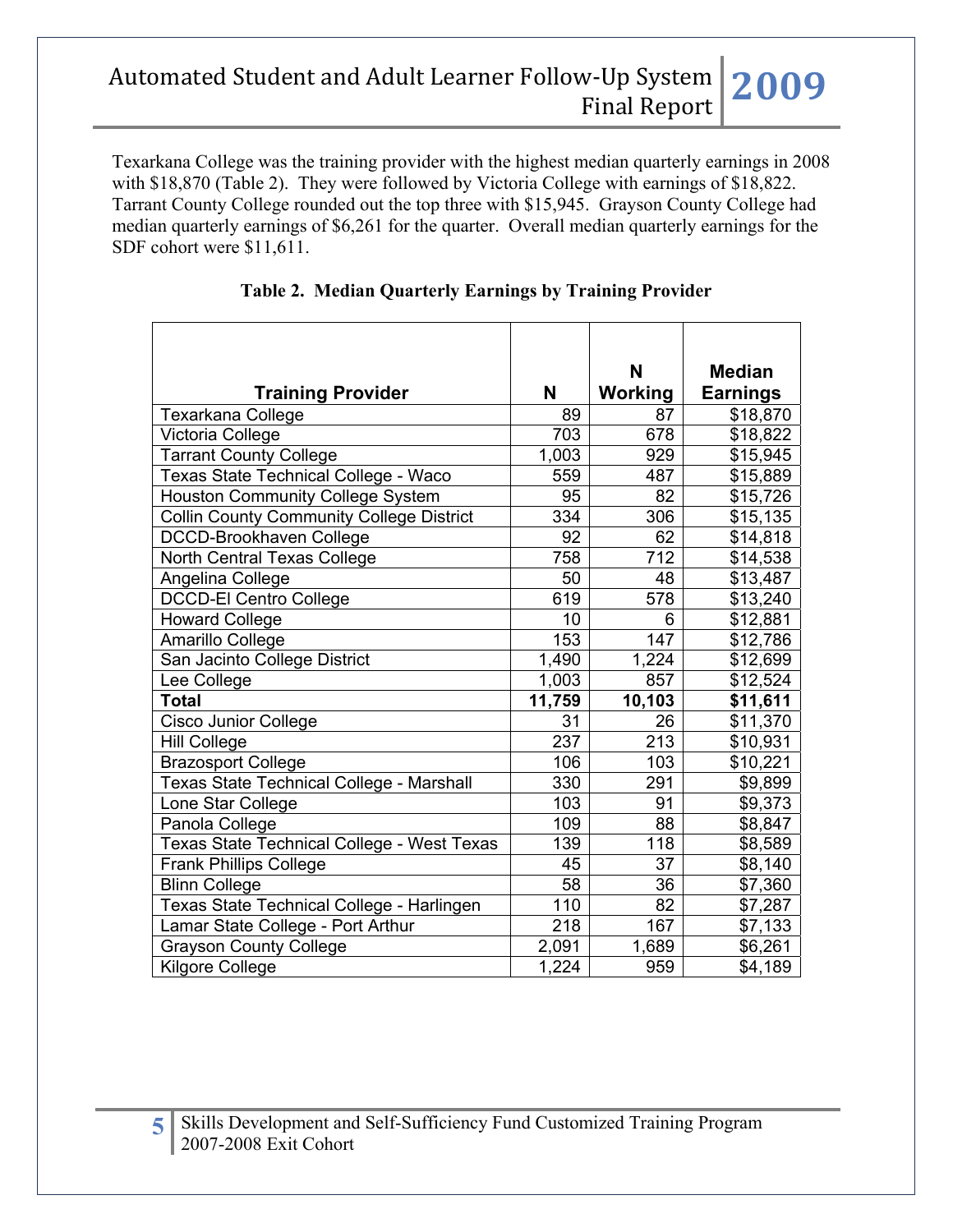Table 3 shows employment in the  $4<sup>th</sup>$  quarter of 2008 by completion status. Participants who successfully completed their coursework and passed the exam at the end had the highest employment percentage, 87.2 percent.

| <b>Completion Status</b>         | N      | N<br>Working | $\frac{0}{0}$<br>Working |
|----------------------------------|--------|--------------|--------------------------|
| Complete-Successfully            | 10.744 | 9,373        | 87.2                     |
| Total                            | 11,759 | 10,103       | 85.9                     |
| <b>Complete-Not Successfully</b> | 1,015  | 730          | 71.9                     |

Table 4 shows that those who completed training and successfully passed the exams at the end of training had the highest median quarterly earnings with \$12,199.

## **Table 4. Median Quarterly Earnings by Completion Status**

| <b>Completion Status</b>         | N      | N<br>Working | <b>Median</b><br><b>Earnings</b> |
|----------------------------------|--------|--------------|----------------------------------|
| Complete-Successfully            | 10,744 | 9,373        | \$12,199                         |
| Total                            | 11,759 | 10,103       | \$11,611                         |
| <b>Complete-Not Successfully</b> | 1,015  | 730          | \$4,299                          |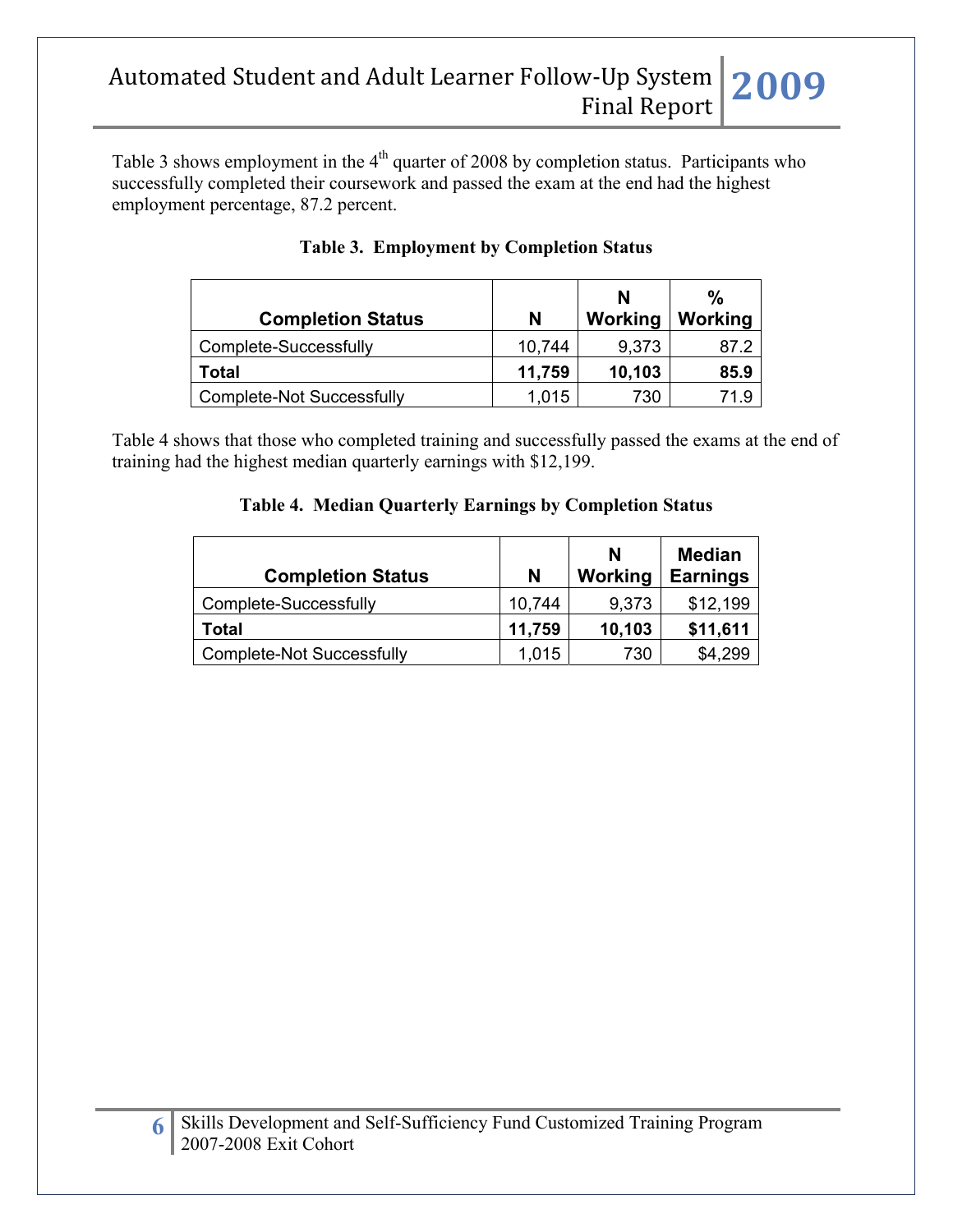Table 5 shows employment for the ten most frequent Classification of Instructional Programming (CIP) codes used to classify training. Aeronautical/Aerospace Engineering Technology/Technician had employment of 93.1 percent. Manufacturing Technology/Technician had the second-highest employment percentage (91.8%). Business Administration and Management, General rounded out the top three with 91.3 percent employment. Occupational Safety and Health Technology/Technician had 77.9 percent of participants employed.

|                                            |        | N       | $\frac{0}{0}$ |
|--------------------------------------------|--------|---------|---------------|
| <b>CIP</b>                                 | N      | Working | Working       |
| Aeronautical/Aerospace Engineering         |        |         |               |
| Technology/Technician                      | 335    | 312     | 93.1          |
| Manufacturing Technology/Technician        | 1,260  | 1,157   | 91.8          |
| Data Processing and Data Processing        |        |         |               |
| Technology/Technician                      | 367    | 335     | 91.3          |
| Business Administration and Management,    |        |         |               |
| General                                    | 551    | 503     | 91.3          |
| <b>Electrical and Power Transmission</b>   |        |         |               |
| Installation/Installer, General            | 294    | 257     | 87.4          |
| <b>Well Drilling/Driller</b>               | 469    | 406     | 86.6          |
| <b>Total</b>                               | 11,759 | 10,103  | 85.9          |
| Quality Control Technology/Technician      | 544    | 441     | 81.1          |
| Computer and Information Sciences,         |        |         |               |
| General                                    | 1,326  | 1,063   | 80.2          |
| Transportation and Materials Moving, Other | 388    | 310     | 79.9          |
| Occupational Safety and Health             |        |         |               |
| Technology/Technician                      | 1,753  | 1,365   | 77.9          |

## **Table 5. Employment by 6-Digit CIP Code, Top 10 CIP Codes**

It is important to note that most SDF participants are already employed. Training received represents additional knowledge and skills in addition to their existing skill set. Thus, occupationally-specific training received is not exclusively responsible for these documented labor market outcomes.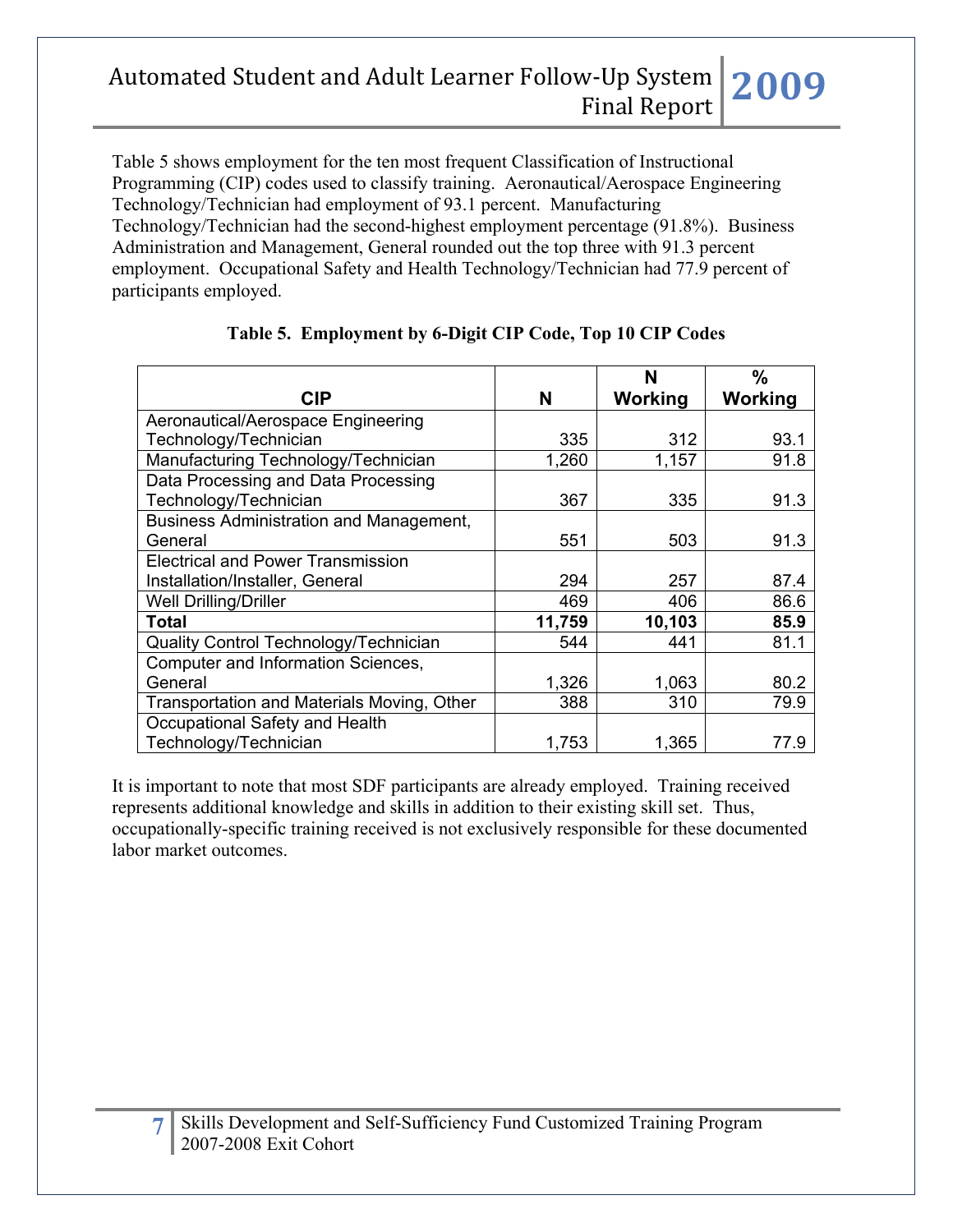Participants receiving training under the Well Drilling/Driller CIP code had the highest median quarterly earnings in the  $4<sup>th</sup>$  quarter of 2008 with \$16,217 (Table 6). Aeronautical/Aerospace Engineering Technology/Technician was second with \$16,110 and the Business Administration and Management, General CIP code was third with \$15,160. Occupational Safety and Health Technology/Technician had median quarterly earnings of \$5,700.

|                                                |        | N       | <b>Median</b>   |
|------------------------------------------------|--------|---------|-----------------|
| <b>CIP</b>                                     | N      | Working | <b>Earnings</b> |
| <b>Well Drilling/Driller</b>                   | 469    | 406     | \$16,217        |
| Aeronautical/Aerospace Engineering             |        |         |                 |
| Technology/Technician                          | 335    | 312     | \$16,110        |
| <b>Business Administration and Management,</b> |        |         |                 |
| General                                        | 551    | 503     | \$15,160        |
| Quality Control Technology/Technician          | 544    | 441     | \$14,471        |
| Data Processing and Data Processing            |        |         |                 |
| Technology/Technician                          | 367    | 335     | \$13,637        |
| Manufacturing Technology/Technician            | 1,260  | 1,157   | \$11,892        |
| Total                                          | 11,759 | 10,103  | \$11,611        |
| <b>Electrical and Power Transmission</b>       |        |         |                 |
| Installation/Installer, General                | 294    | 257     | \$11,471        |
| Transportation and Materials Moving, Other     | 388    | 310     | \$9,663         |
| Occupational Safety and Health                 |        |         |                 |
| Technology/Technician                          | 1,753  | 1,365   | \$5,700         |
| Computer and Information Sciences,             |        |         |                 |
| General                                        | 1,326  | 1,063   | \$4,533         |

### **Table 6. Median Quarterly Earnings by 6-Digit CIP Code, Top 10 CIP Codes**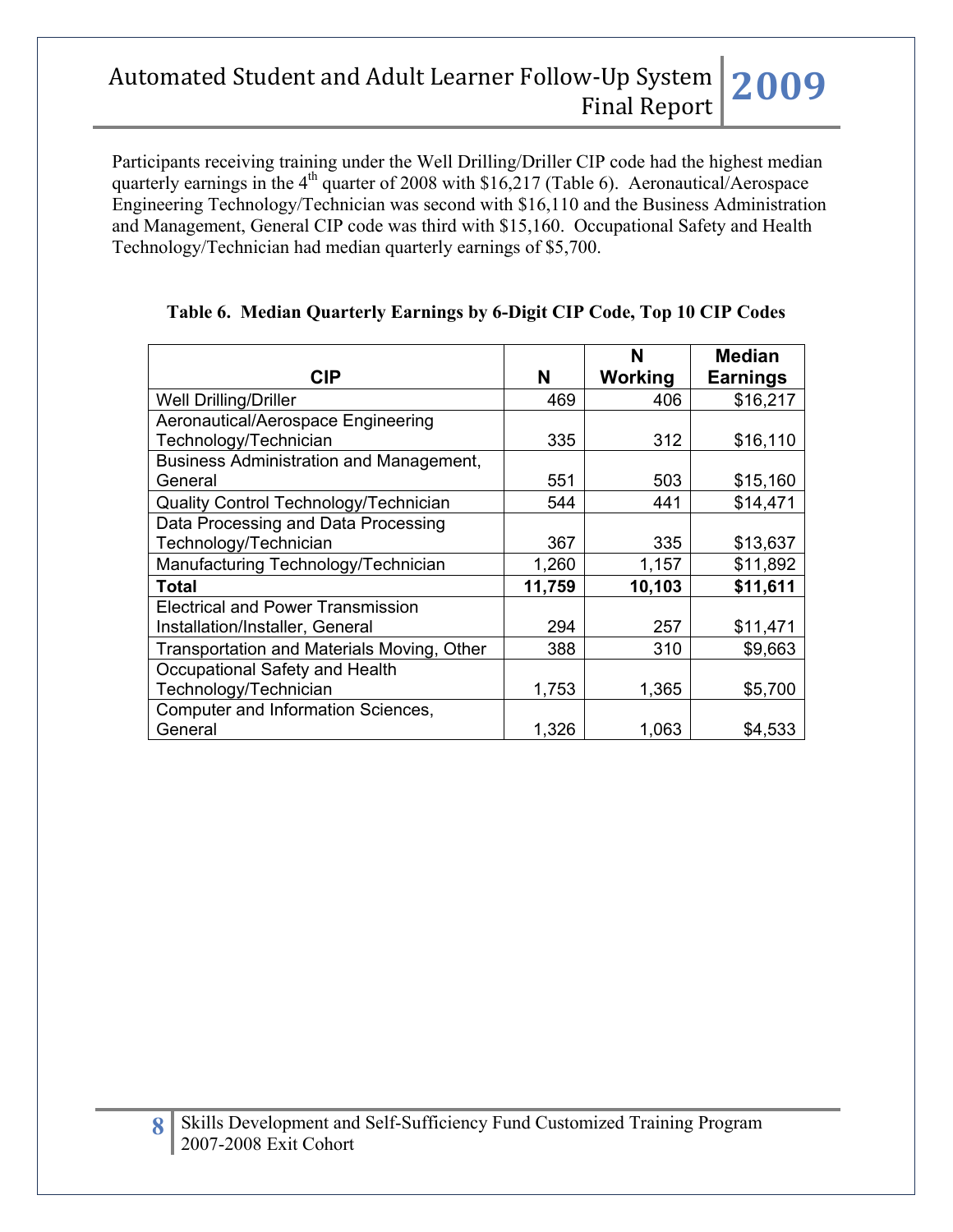Support Activities for Mining was the most common industry sector of employment for program exiters in the fourth quarter of 2008, according to Table 7. Aerospace Product and Parts Manufacturing was the second most common sector, followed by Animal Slaughtering and Processing. Program exiters working in the Beverage Manufacturing industry sector had the highest median quarterly earnings in the target quarter with \$16,847. Participants employed in the Aerospace Product and Parts Manufacturing industry had the second highest median quarterly earnings with \$16,225.

| <b>Industry of Employment</b>                              | N<br>Working | <b>Median</b><br><b>Earnings</b> | <b>NAICS</b><br>Code |
|------------------------------------------------------------|--------------|----------------------------------|----------------------|
| <b>Support Activities for Mining</b>                       | 763          | \$15,845                         | 2131                 |
| Aerospace Product and Parts Manufacturing                  | 680          | \$16,225                         | 3364                 |
| Animal Slaughtering and Processing                         | 654          | \$5,768                          | 3116                 |
| <b>Support Activities for Water Transportation</b>         | 501          | \$12,145                         | 4883                 |
| Nonresidential Building Construction                       | 422          | \$13,272                         | 2362                 |
| <b>Business Support Services</b>                           | 328          | \$4,583                          | 5614                 |
| <b>Other Fabricated Metal Product</b><br>Manufacturing     | 320          | \$11,979                         | 3329                 |
| <b>Employment Services</b>                                 | 310          | \$4,659                          | 5613                 |
| Beverage Manufacturing                                     | 285          | \$16,847                         | 3121                 |
| Architectural, Engineering, and Related<br><b>Services</b> | 267          | \$13,878                         | 5413                 |

### **Table 7. Top 10 Industries of Employment by 4-Digit NAICS Code**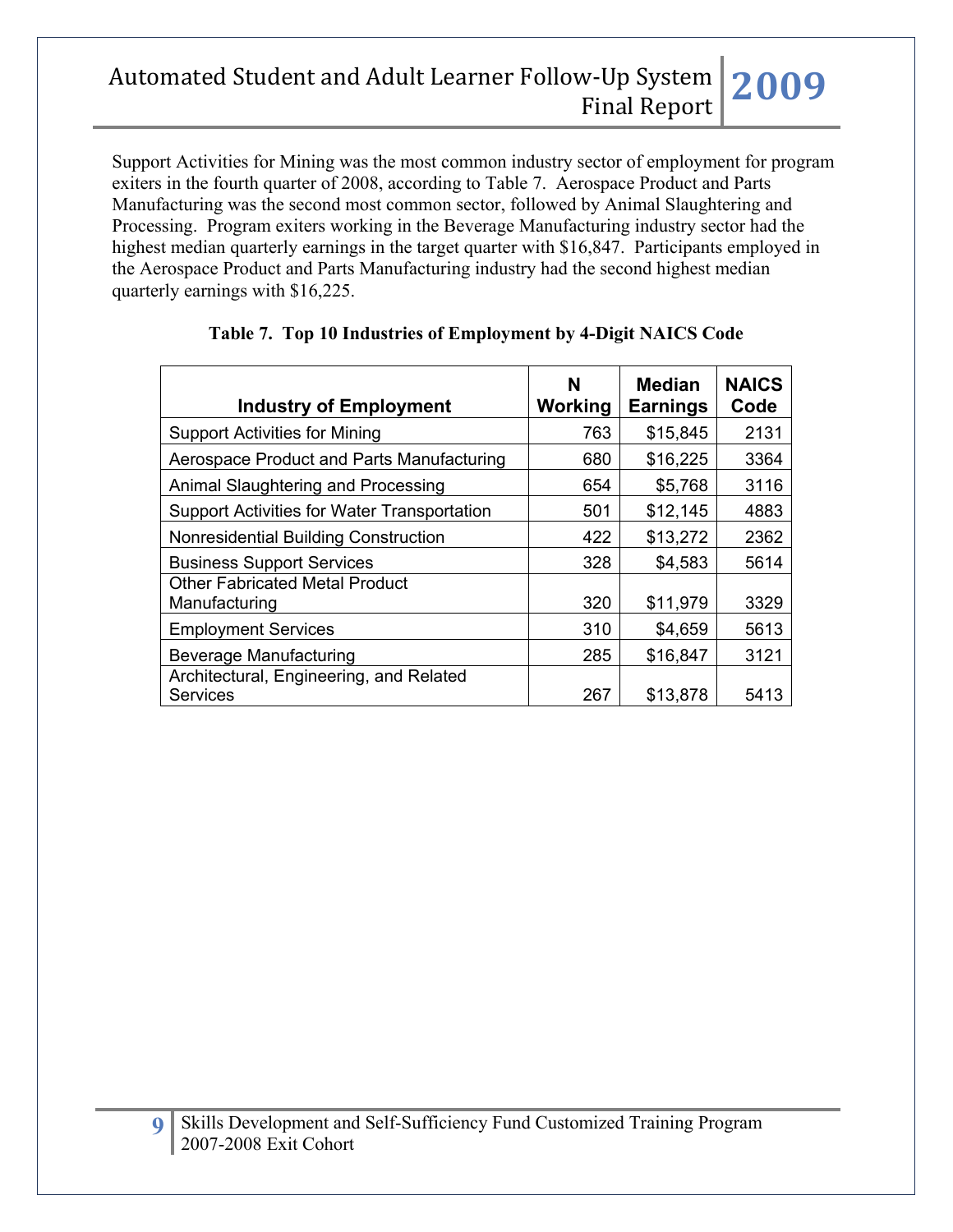Table 8 shows the Classification of Instructional Programming (CIP) titles of the top 10 areas of enrollment for program participants who were found enrolled in postsecondary education during the fall semester of 2008. The largest number of participants who were found in school were receiving instruction in the Welding Technology/Welder instructional area. Fire Science/Firefighting was second.

#### **Table 8. Top 10 Areas of Enrollment, by 6-digit CIP Code, for All Participants Enrolled in Postsecondary Education in the Fall Semester 2008**

| <b>CIP Title</b>                                          | N  |
|-----------------------------------------------------------|----|
| Welding Technology/Welder                                 | 72 |
| Fire Science/Firefighting                                 | 67 |
| Electrician                                               | 53 |
| Data Processing and Data Processing Technology/Technician | 52 |
| Business Administration and Management, General           | 43 |
| Instrumentation Technology/Technician                     | 38 |
| <b>General Studies</b>                                    | 38 |
| Emergency Medical Technology/Technician (EMT Paramedic)   | 35 |
| Nursing - Registered Nurse Training (RN, ASN, BSN, MSN)   | 32 |
| Pipefitting/Pipefitter and Sprinkler Fitter (NEW)         | 29 |

Table 9 shows the ten postsecondary institutions with the largest number of program participants found enrolled in the fall semester of 2008. Lee College had the largest number of exiters enrolled, followed by Victoria College.

#### **Table 9. Top 10 Postsecondary Institutions with the Highest Number of Participants Enrolled in the Fall Semester 2008**

| <b>Institution</b>                            | N   |
|-----------------------------------------------|-----|
| Lee College                                   | 190 |
| Victoria College                              | 170 |
| <b>Grayson County College</b>                 | 111 |
| <b>Kilgore College</b>                        | 62  |
| <b>Brazos port College</b>                    | 53  |
| <b>Texas State Technical College Marshall</b> | 23  |
| San Jacinto College Central Campus            | 18  |
| <b>Houston Community College</b>              | 16  |
| Lone Star College - Montgomery                | 12  |
| University of Texas at Arlington              | 10  |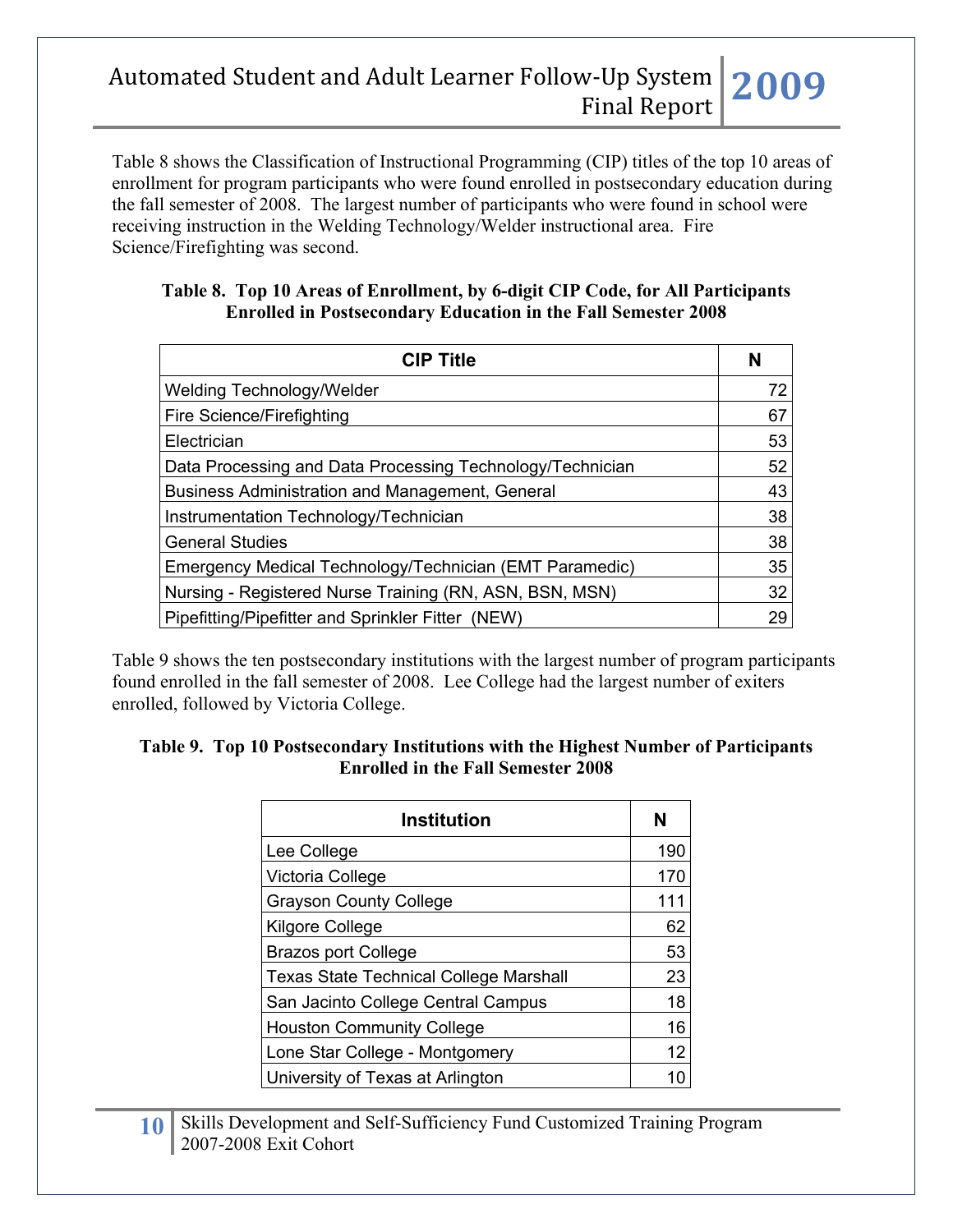#### **Self-Sufficiency Fund (SSF)**

Table 10 shows employment for SSF participants in the 4<sup>th</sup> quarter of 2008, by training provider. Participants receiving training from Northeast Texas Community College had the highest employment during the quarter with 83.3 percent. Participants from South Texas College had the second highest employment with 75.0 percent. Houston Community College System had the most participants of any training provider and employment for that group was 63.8 percent. Overall employment for the SDF cohort in the  $4<sup>th</sup>$  quarter of 2008 was 66.5 percent.

|                                             |     | N       | $\frac{0}{0}$  |
|---------------------------------------------|-----|---------|----------------|
| <b>Training Provider</b>                    | N   | Working | <b>Working</b> |
| Northeast Texas Community College           | 6   | 5       | 83.3           |
| South Texas College                         | 12  | 9       | 75.0           |
| <b>Grayson County College</b>               | 148 | 105     | 71.0           |
| <b>Alvin Community College</b>              | 75  | 53      | 70.7           |
| <b>McLennan Community College</b>           | 155 | 109     | 70.3           |
| <b>Total</b>                                | 723 | 481     | 66.5           |
| <b>Alamo Community College District</b>     | 23  | 15      | 65.2           |
| <b>Houston Community College System</b>     | 185 | 118     | 63.8           |
| Goodwill Industries Of South Texas          | 21  | 13      | 61.9           |
| <b>Texas State Technical College - West</b> |     |         |                |
| Texas                                       | 48  | 27      | 56.3           |
| <b>DCCD-El Centro College</b>               | 9   | 5       | 55.6           |
| <b>Alliance For Multicultural Community</b> |     |         |                |
| <b>Services</b>                             | 41  | 22      | 53.7           |

### **Table 10. Employment by Training Provider**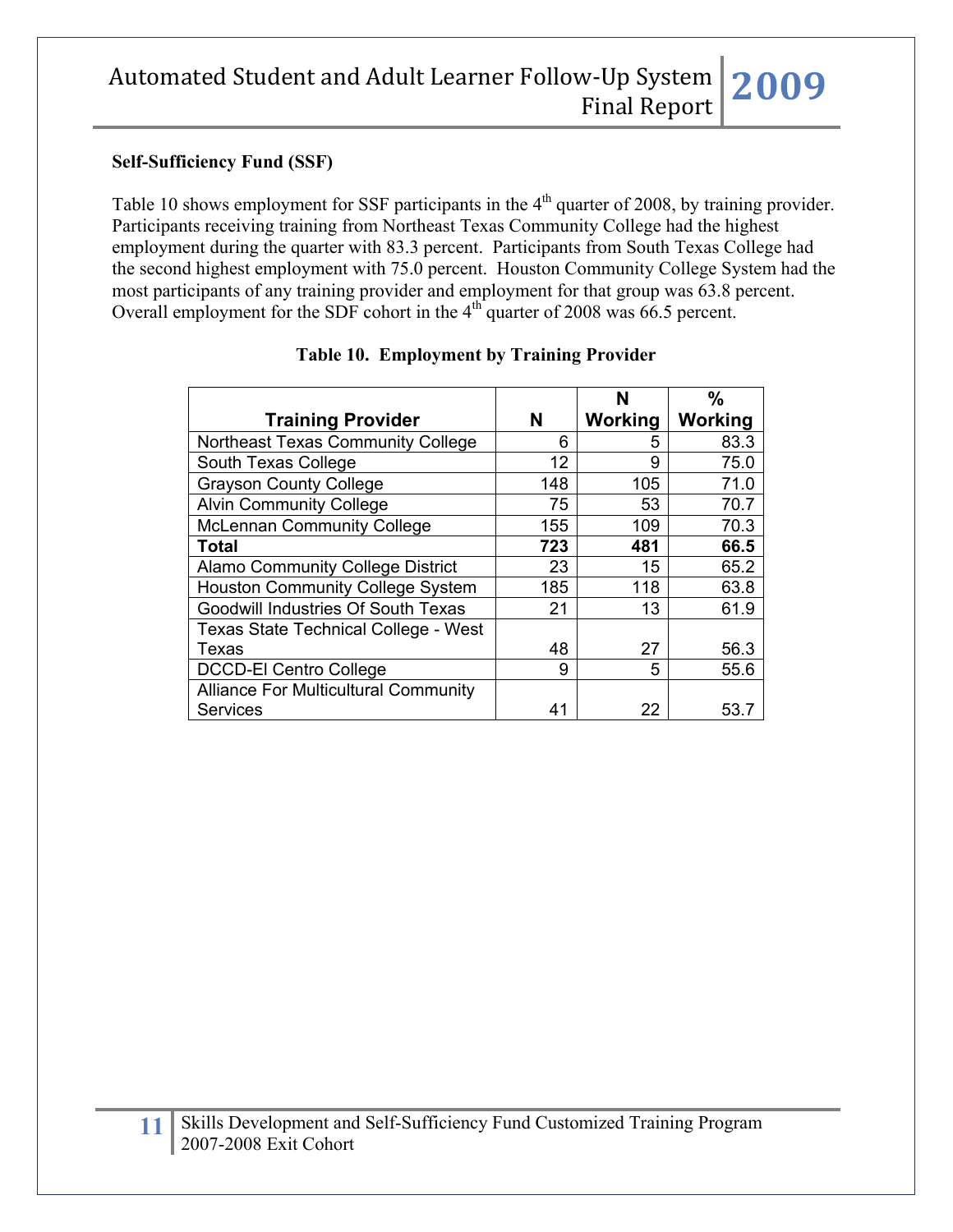Table 11 shows median quarterly earnings by training provider for the SSF program. Texas State Technical College – West Texas had the highest median earnings with \$6,214. Northeast Texas Community College had the second highest earnings with \$6,131 followed by Alvin Community College with \$5,643. Houston Community College System had median earnings of \$4,347. Median earnings for the cohort as a whole were \$4,660.

|                                             |     | N       | <b>Median</b>   |
|---------------------------------------------|-----|---------|-----------------|
| <b>Training Provider</b>                    | N   | Working | <b>Earnings</b> |
| <b>Texas State Technical College - West</b> |     |         |                 |
| Texas                                       | 48  | 27      | \$6,214         |
| Northeast Texas Community College           | 6   | 5       | \$6,131         |
| <b>Alvin Community College</b>              | 75  | 53      | \$5,643         |
| <b>Grayson County College</b>               | 148 | 105     | \$5,583         |
| Total                                       | 723 | 481     | \$4,660         |
| <b>Houston Community College System</b>     | 185 | 118     | \$4,347         |
| <b>Alliance For Multicultural Community</b> |     |         |                 |
| <b>Services</b>                             | 41  | 22      | \$3,800         |
| <b>Alamo Community College District</b>     | 23  | 15      | \$3,753         |
| Goodwill Industries Of South Texas          | 21  | 13      | \$3,107         |
| <b>McLennan Community College</b>           | 155 | 109     | \$3,104         |
| <b>DCCD-El Centro College</b>               | 9   | 5       | \$2,871         |
| South Texas College                         | 12  | 9       | \$2,556         |

### **Table 11. Median Quarterly Earnings by Training Provider**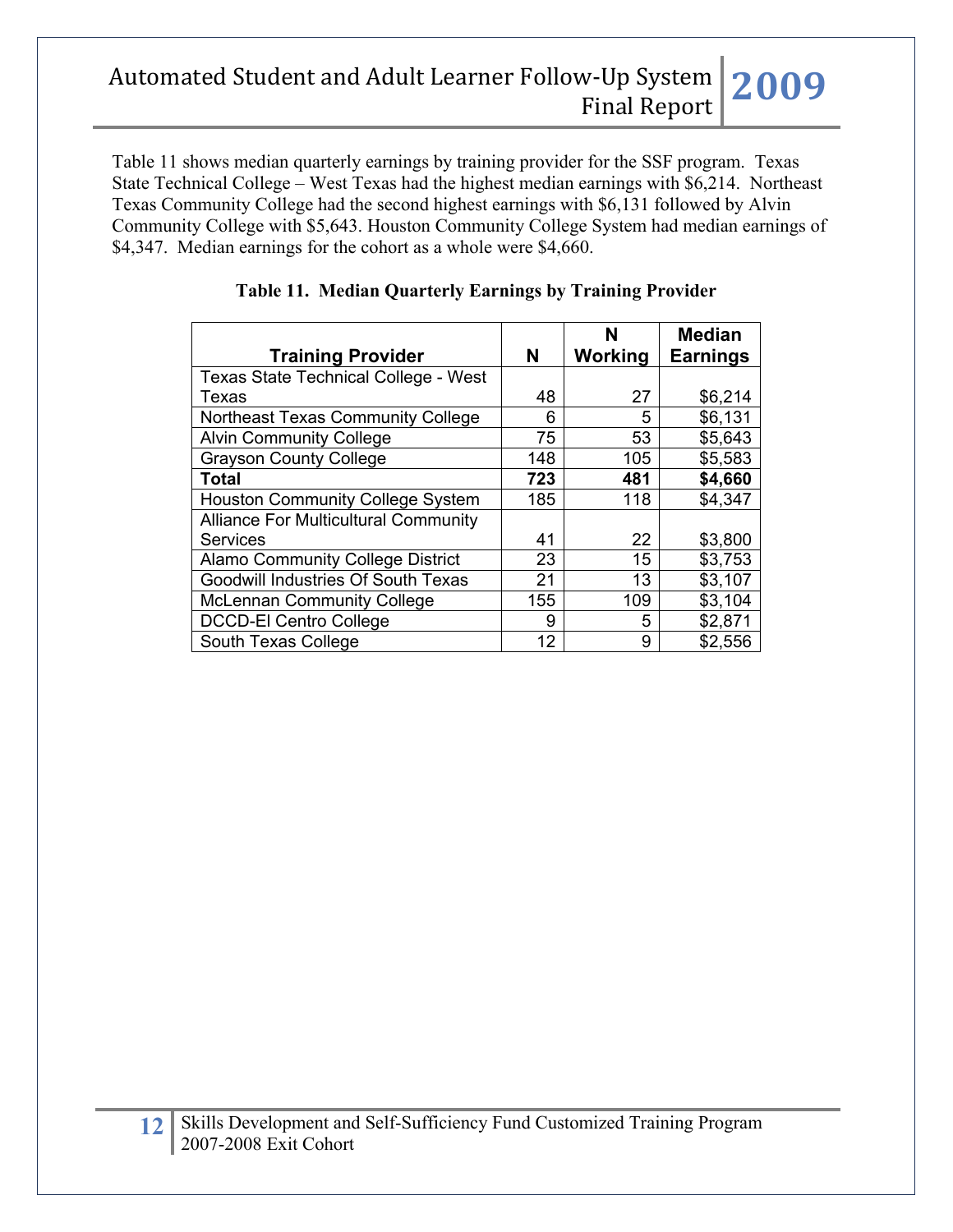Table 12 shows employment by completion status for SSF participants in the 4<sup>th</sup> quarter of 2008. Participants who completed training successfully had the highest employment percentage in the target quarter with 68.0 percent employed. Participants who successfully completed their coursework but did not pass the exam at the end had employment of 60.9 percent.

|                          |     | N       | $\%$    |
|--------------------------|-----|---------|---------|
| <b>Completion Status</b> | N   | Working | Working |
| Complete-Successful      | 572 | 389     | 68.0    |
| Total                    | 723 | 481     | 66.5    |
| Complete-Not Successful  | 151 | 92      | 60 s    |

|  |  |  | <b>Table 12. Employment by Completion Status</b> |
|--|--|--|--------------------------------------------------|
|--|--|--|--------------------------------------------------|

Participants who completed training and successfully passed the exams at the end of training had the highest median quarterly earnings with \$5,000 (Table 13). Those who completed unsuccessfully had median quarterly earnings of \$3,017.

#### **Table 13. Median Quarterly Earnings by Completion Status**

| <b>Completion Status</b> | N   | N<br>Working | <b>Median</b><br><b>Earnings</b> |
|--------------------------|-----|--------------|----------------------------------|
| Complete-Successful      | 572 | 389          | \$5,000                          |
| Total                    | 723 | 481          | \$4,660                          |
| Complete-Not Successful  | 151 | 92           | \$3,017                          |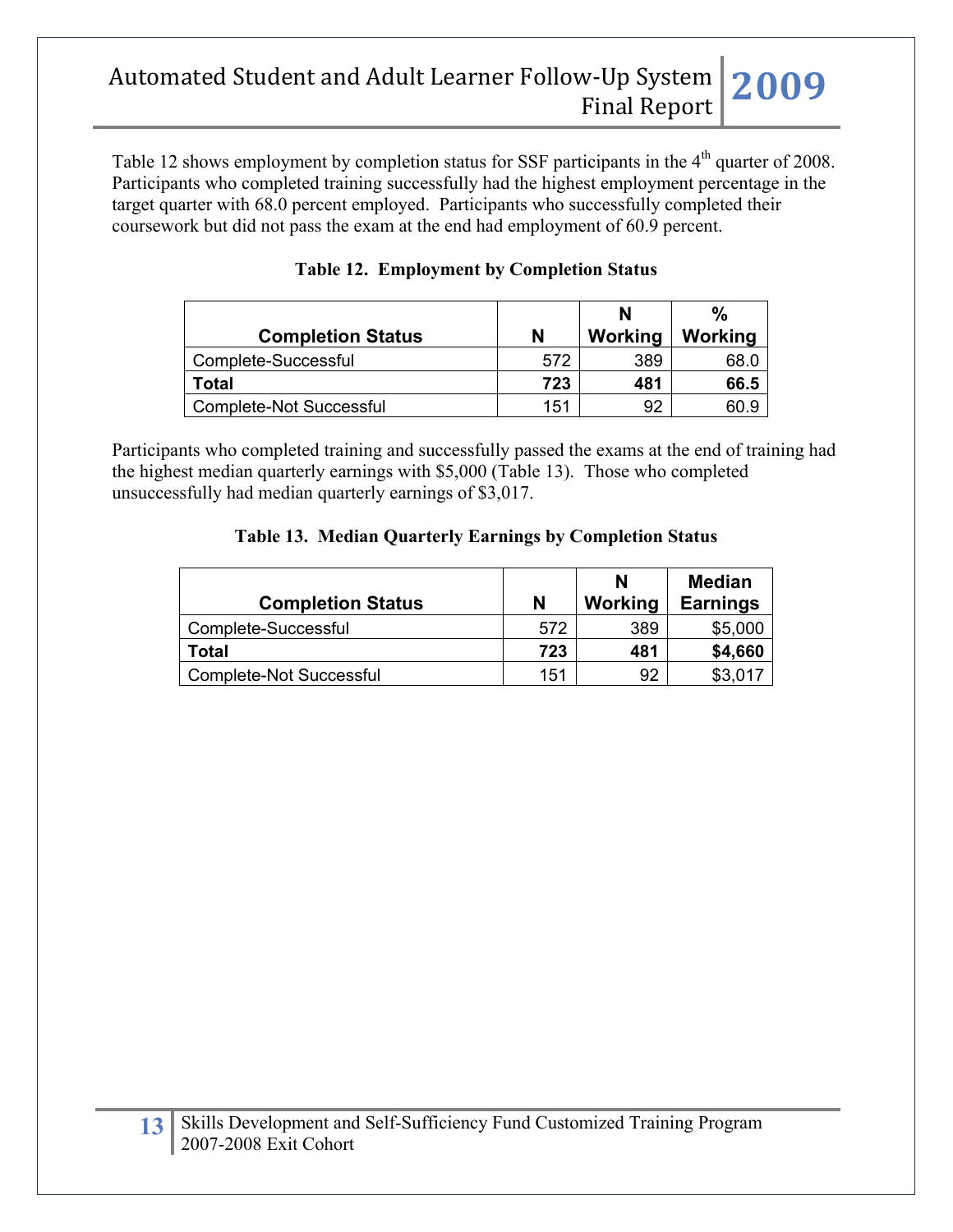Table 14 shows employment for the ten most frequent CIP codes used in training. Communication Studies/Speech Communication and Rhetoric was the training CIP with the highest employment percentage (83.3%). Business/Commerce, General was second on the list with 72.5 percent employed. Customer Service Support/Call Center/Teleservice Operation rounded out the top three with 70.7 percent employment. Quality Control Technology/Technician was the most common CIP, but it had an employment rate of 70.3 percent.

|                                                        |     | N       | $\frac{0}{0}$ |
|--------------------------------------------------------|-----|---------|---------------|
| <b>CIP Code</b>                                        | N   | Working | Working       |
| Communication Studies/Speech Communication and         |     |         |               |
| Rhetoric                                               | 6   | 5       | 83.3          |
| Business/Commerce, General                             | 80  | 58      | 72.5          |
| Customer Service Support/Call Center/Teleservice       |     |         |               |
| Operation                                              | 75  | 53      | 70.7          |
| Quality Control Technology/Technician                  | 155 | 109     | 70.3          |
| Occupational Safety and Health Technology/Technician   | 140 | 97      | 69.3          |
| Health-Related Knowledge and Skills                    | 21  | 14      | 66.7          |
| Medical Administrative/Executive Assistant and Medical |     |         |               |
| Secretary                                              | 18  | 12      | 66.7          |
| <b>Total</b>                                           | 723 | 481     | 66.5          |
| <b>Computer and Information Sciences, General</b>      | 134 | 78      | 58.2          |
| Truck and Bus Driver/Commercial Vehicle Operation      | 57  | 32      | 56.1          |
| <b>Pharmacy Technician/Assistant</b>                   | 20  | 8       | 40.0          |

### **Table 14. Employment by 6-Digit CIP Code, Top 10 CIP Codes**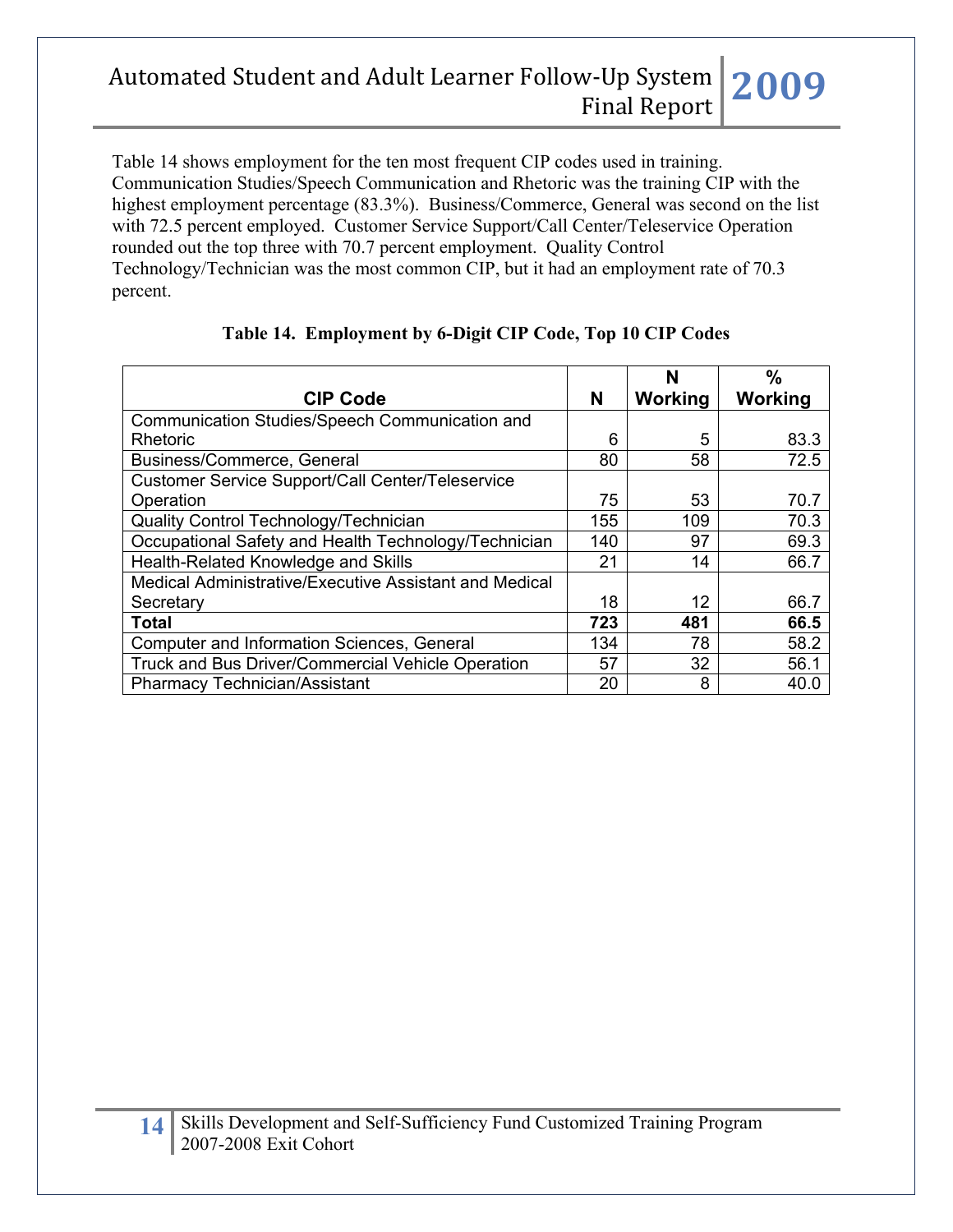Participants receiving training under the Business/Commerce, General CIP code had the highest median quarterly earnings in the  $4<sup>th</sup>$  quarter of 2008 with \$6,210 (Table 15). Participants with the Truck and Bus Driver/Commercial Vehicle Operation CIP code were second with \$6,179 and the Communication Studies/Speech Communication and Rhetoric CIP code was third with \$6,131. Quality Control Technology/Technician training recipients had median quarterly earnings of \$3,104.

| <b>CIP Code</b>                                         | N   | N<br>Working | <b>Median</b><br><b>Earnings</b> |
|---------------------------------------------------------|-----|--------------|----------------------------------|
| Business/Commerce, General                              | 80  | 58           | \$6,210                          |
| Truck and Bus Driver/Commercial Vehicle Operation       | 57  | 32           | \$6,179                          |
| Communication Studies/Speech Communication and          |     |              |                                  |
| Rhetoric                                                | 6   | 5            | \$6,131                          |
| <b>Customer Service Support/Call Center/Teleservice</b> |     |              |                                  |
| Operation                                               | 75  | 53           | \$5,643                          |
| Occupational Safety and Health Technology/Technician    | 140 | 97           | \$5,370                          |
| Total                                                   | 723 | 481          | \$4,660                          |
| <b>Pharmacy Technician/Assistant</b>                    | 20  | 8            | \$4,015                          |
| Health-Related Knowledge and Skills                     | 21  | 14           | \$3,707                          |
| Medical Administrative/Executive Assistant and Medical  |     |              |                                  |
| Secretary                                               | 18  | 12           | \$3,422                          |
| Quality Control Technology/Technician                   | 155 | 109          | \$3,104                          |
| <b>Computer and Information Sciences, General</b>       | 134 | 78           | \$2,997                          |

### **Table 15. Median Quarterly Earnings by 6-Digit CIP Code, Top 10 CIP Codes**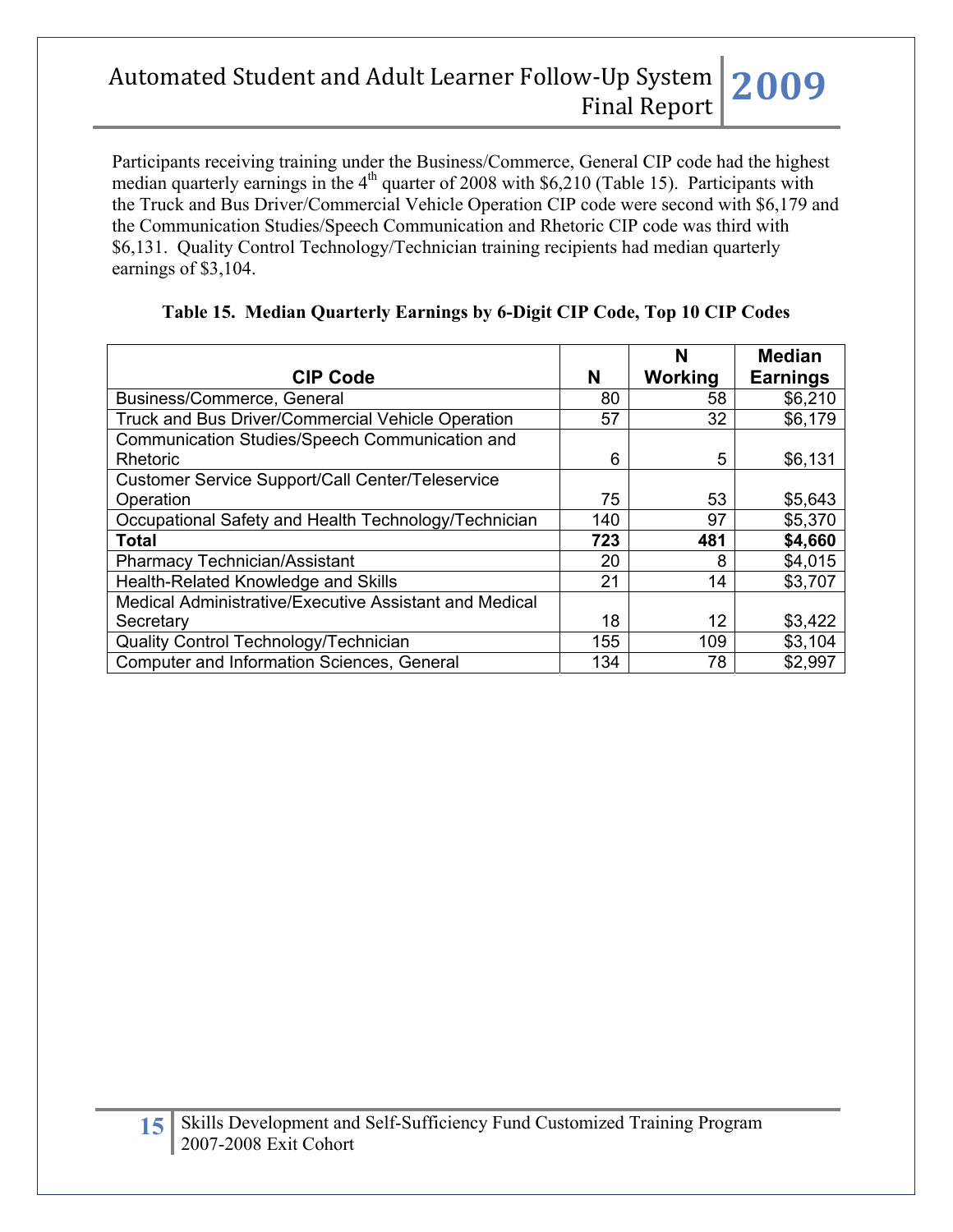Animal Slaughtering and Processing was the most common industry sector of employment for program exiters in the fourth quarter of 2008, according to Table 16. The Employment Services industry was the second most common sector, followed by Business Support Services. Program exiters working in the Agencies, Brokerages, and Other Insurance Related Activities industry sector had the highest median quarterly earnings in the target quarter with \$8,713. Participants employed in the Animal Slaughtering and Processing industry had the second highest median quarterly earnings with \$5,678.

| <b>Industry of Employment</b>           | N<br>Working | <b>Median</b><br><b>Earnings</b> | <b>NAICS</b><br>Code |
|-----------------------------------------|--------------|----------------------------------|----------------------|
| Animal Slaughtering and Processing      | 104          | \$5,678                          | 3116                 |
| <b>Employment Services</b>              | 52           | \$1,715                          | 5613                 |
| <b>Business Support Services</b>        | 34           | \$5,665                          | 5614                 |
| <b>Limited-Service Eating Places</b>    | 20           | \$1,227                          | 7222                 |
| <b>Elementary and Secondary Schools</b> | 19           | \$4,512                          | 6111                 |
| <b>Other General Merchandise Stores</b> | 16           | \$4,105                          | 4529                 |
| Agencies, Brokerages, and Other         |              |                                  |                      |
| <b>Insurance Related Activities</b>     | 15           | \$8,713                          | 5242                 |
| <b>Health and Personal Care Stores</b>  | 9            | \$4,867                          | 4461                 |
| <b>Home Health Care Services</b>        | 9            | \$2,731                          | 6216                 |
| <b>Nursing Care Facilities</b>          | 8            | \$1,924                          | 6231                 |

### **Table 16. Top 10 Industries of Employment by 4-Digit NAICS Code**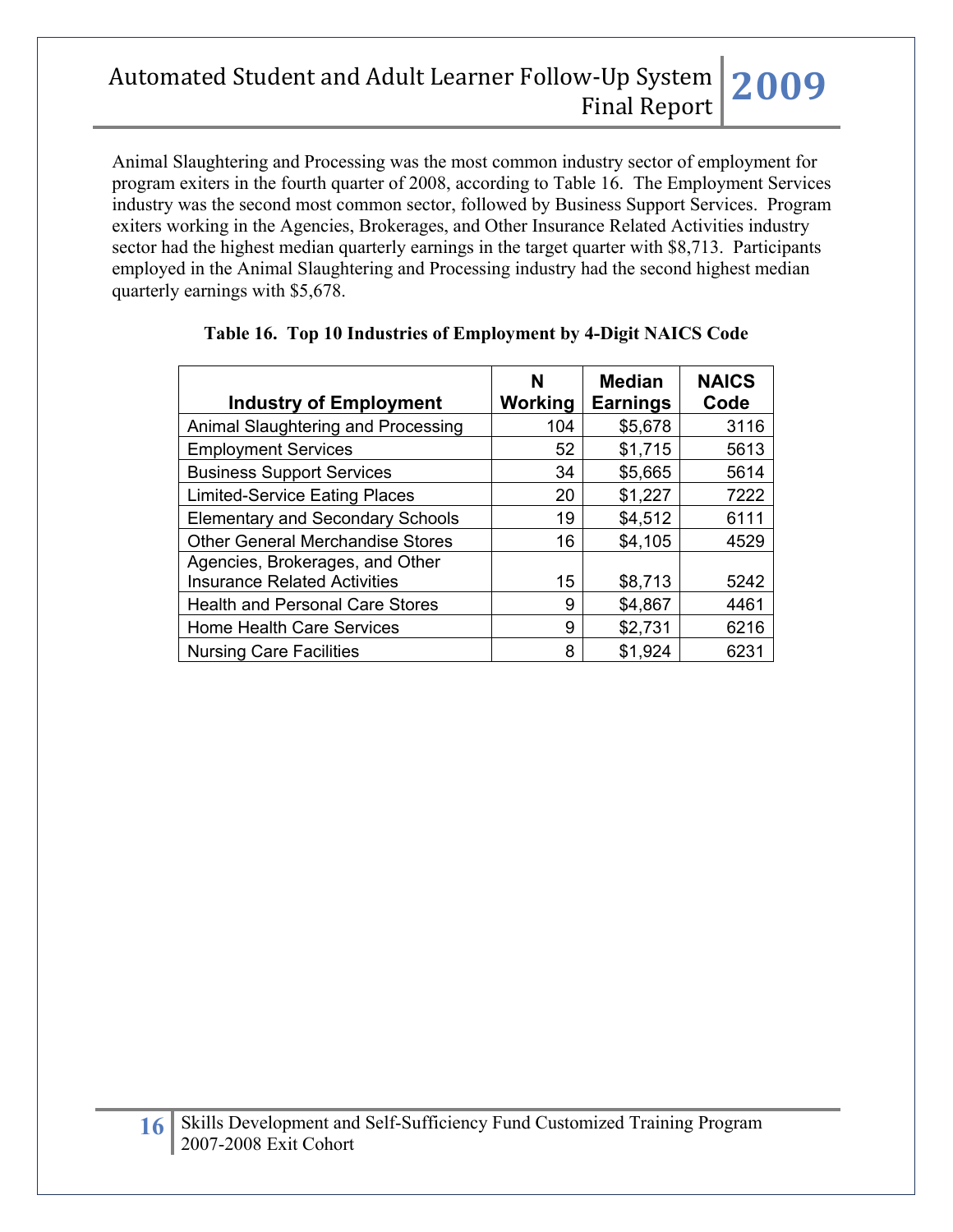Table 17 shows the CIP titles of the top 10 areas of enrollment for program participants who were found enrolled in postsecondary education during the fall semester of 2008. General Studies was the only CIP area with enough participants to display.

### **Table 17. Top 10 Areas of Enrollment, by 6-digit CIP Code, for All Participants Enrolled in Postsecondary Education in the Fall Semester 2008**

| <b>CIP Title</b>                                                                                      | N   |
|-------------------------------------------------------------------------------------------------------|-----|
| <b>General Studies</b>                                                                                | 7   |
| Nursing - Registered Nurse Training (RN, ASN, BSN, MSN)                                               | n/a |
| Business/Commerce, General                                                                            | n/a |
| Business Administration and Management, General                                                       | n/a |
| Occupational Safety and Health Technology/Technician                                                  | n/a |
| Liberal Arts and Sciences/Liberal Studies                                                             | n/a |
| Multi-/Interdisciplinary Studies, Other                                                               | n/a |
| Undeclared                                                                                            | n/a |
| Data Processing and Data Processing Technology/Technician                                             | n/a |
| <b>Education, General</b>                                                                             | n/a |
| <b>Note:</b> Cells with values less than 5 are marked "n/a" to protect the privacy of cohort members. |     |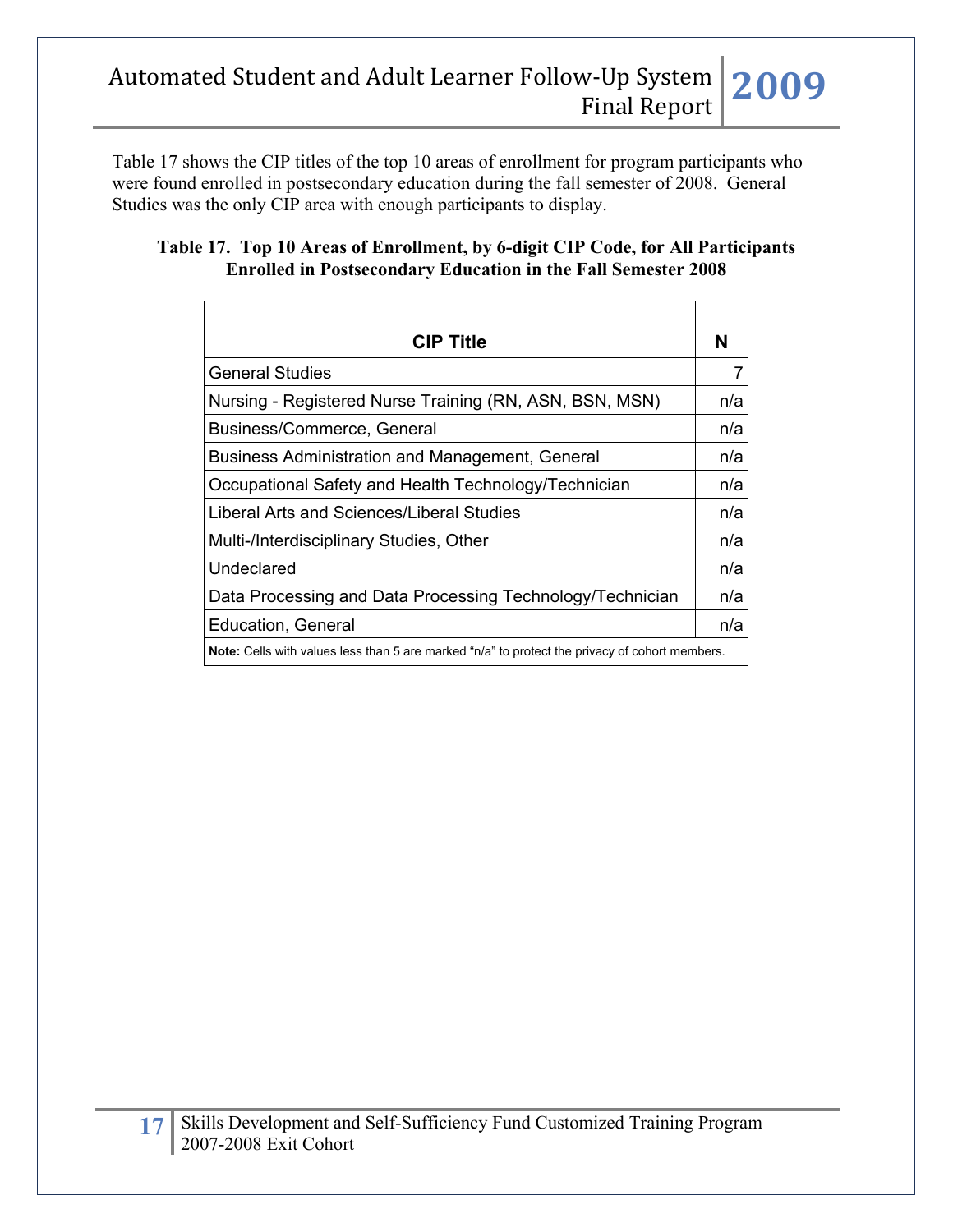Table 18 shows the ten postsecondary institutions with the largest number of program participants found enrolled in the fall semester of 2008. Only three institutions had enough participants to be able to display, and those three institutions had the same number of participants.

| Table 18. Top 10 Postsecondary Institutions with the Highest Number of Participants |  |
|-------------------------------------------------------------------------------------|--|
| <b>Enrolled in the Fall Semester 2008</b>                                           |  |

| <b>Institution</b>                                                                                       | N   |
|----------------------------------------------------------------------------------------------------------|-----|
| <b>Grayson County College</b>                                                                            | 8   |
| <b>Texas State Technical College Waco</b>                                                                | 8   |
| <b>Houston Community College</b>                                                                         | 8   |
| <b>McLennan Community College</b>                                                                        | n/a |
| South Texas College                                                                                      | n/a |
| Del Mar College                                                                                          | n/a |
| St. Philip's College                                                                                     | n/a |
| University of Houston                                                                                    | n/a |
| Alamo CCD NW Vista College                                                                               | n/a |
| Lone Star College - Cy-Fair                                                                              | n/a |
| <b>Note:</b> Cells with values less than 5 are marked "n/a" to protect the privacy of<br>cohort members. |     |